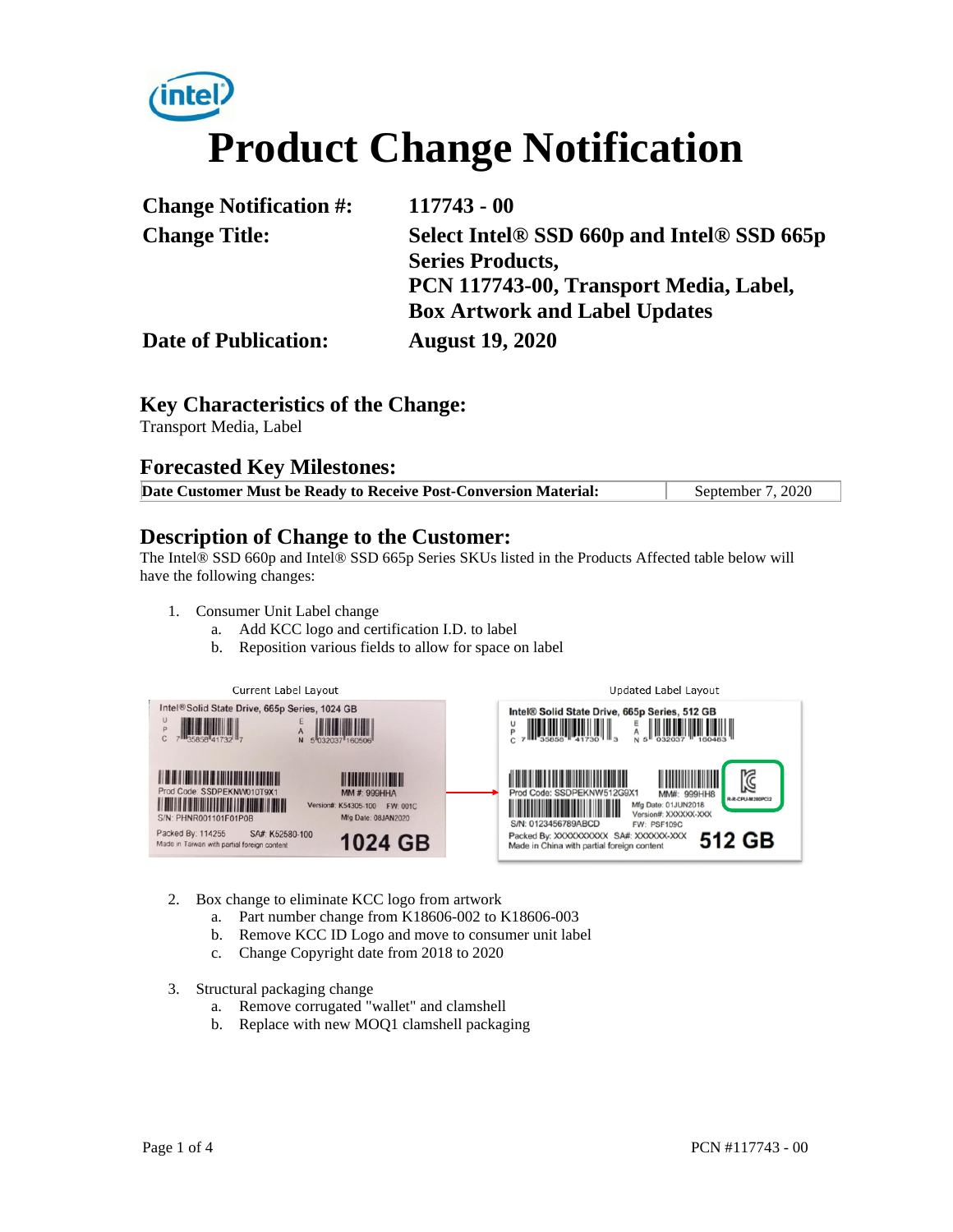#### **Customer Impact of Change and Recommended Action:**

There is no change to the form, fit, or function of the product. The change is only to the box artwork and labels used in packaging.

Customers should be aware of the changes to the label and take appropriate actions to accommodate the changes and avoid impact to their process.

Milestone dates are estimates and subject to change based on business and operational conditions.

Please contact your local Intel Field Sales Rep if you have any further questions about these changes.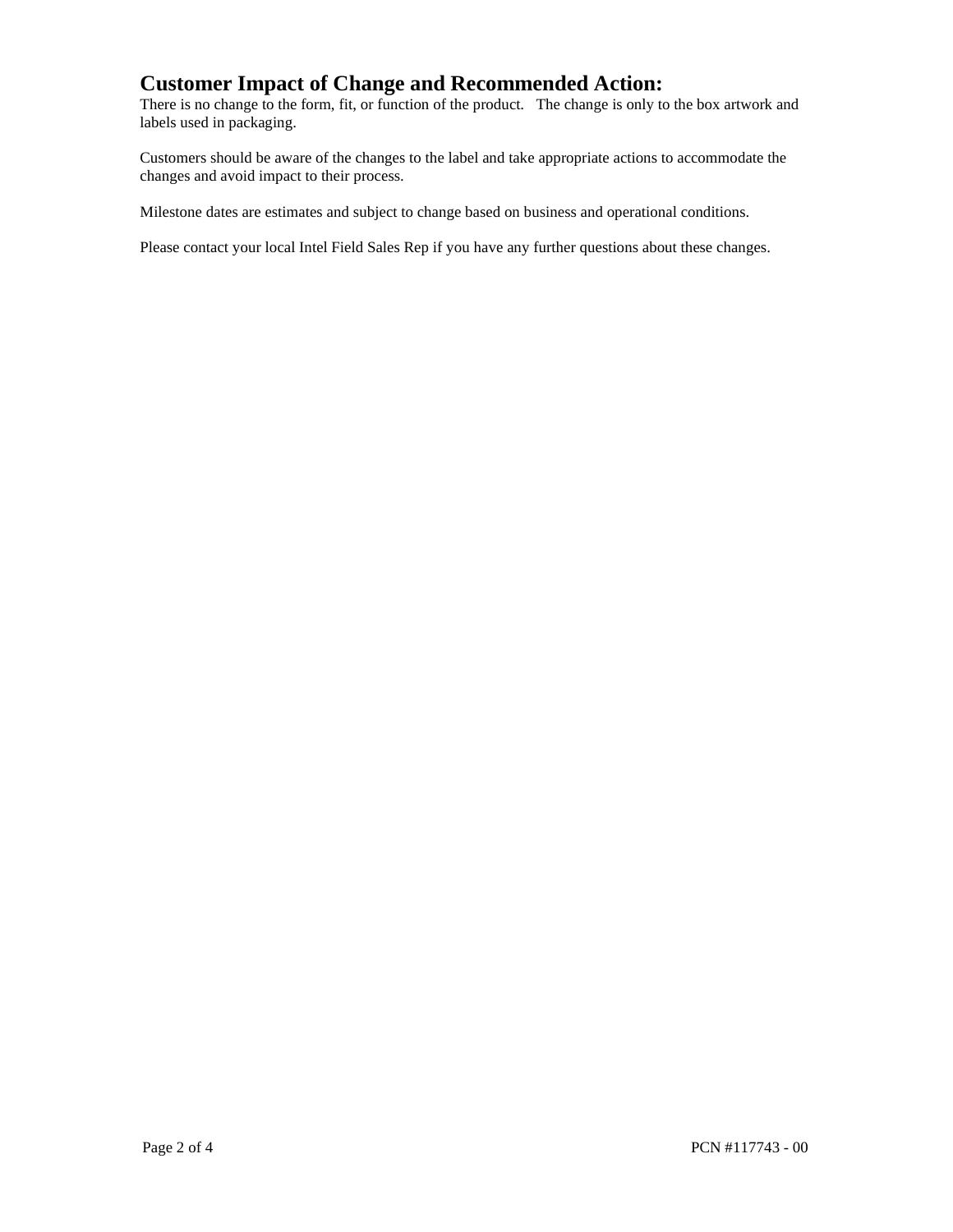## **Products Affected / Intel Ordering Codes:**

| <b>Marketing Name</b>                                                                              | <b>Product Code</b>    | MMH    | <b>Pre Change</b><br>TA | <b>Pre Change</b><br><b>SA</b> | <b>Post Change</b><br>TA | <b>Post Change</b><br><b>SA</b> |
|----------------------------------------------------------------------------------------------------|------------------------|--------|-------------------------|--------------------------------|--------------------------|---------------------------------|
| Intel® SSD 660p Series (512GB, M.2 80mm PCIe 3.0 x4, 3D2, QLC)                                     | SSDPEKNW512G8X11978348 |        | K10628-101              | K10634-101                     | K10628-102               | K10634-102                      |
| Retail Box Single Pack                                                                             |                        |        |                         |                                |                          |                                 |
| Intel® SSD 660p Series (512GB, M.2 80mm PCIe 3.0 x4, 3D2, QLC)                                     | SSDPEKNW512G8XT 978349 |        | K10629-101              | K10634-101                     | K10629-102               | K10634-102                      |
| Retail Box 10 Pack                                                                                 | SSDPEKNW010T8X1        | 978350 | K10631-101              | K10635-101                     | K10631-102               | K10635-102                      |
| Intel® SSD 660p Series (1.0TB, M.2 80mm PCIe 3.0 x4, 3D2, QLC)<br>Retail Box Single Pack           |                        |        |                         |                                |                          |                                 |
| Intel <sup>®</sup> SSD 660p Series $(2.0TB, M.2 80mm$ PCIe 3.0 x4, 3D2, QLC)                       | SSDPEKNW020T8X1        | 978351 | K10633-101              | K10636-101                     | K10633-102               | K10636-102                      |
| Retail Box Single Pack                                                                             |                        |        |                         |                                |                          |                                 |
| Intel® SSD 660p Series (2.0TB, M.2 80mm PCIe 3.0 x4, 3D2, QLC)<br>Retail Box 10 Pack               | SSDPEKNW020T8XT        | 984872 | K31002-101              | K10636-101                     | K31002-102               | K10636-102                      |
|                                                                                                    |                        |        |                         |                                |                          |                                 |
| Intel <sup>®</sup> SSD 660p Series $(1.0TB, M.2 80mm$ PCIe 3.0 x4, 3D2, QLC)<br>Retail Box 10 Pack | SSDPEKNW010T8XT 984875 |        | K31001-101              | K10635-101                     | K31001-102               | K10635-102                      |
|                                                                                                    |                        |        |                         |                                |                          |                                 |
| Intel® SSD 665p Series $(1.0TB, M.2 80mm$ PCIe 3.0 x4, 3D3, QLC)                                   | SSDPEKNW010T9X1        |        | 999HHA K54305-100       | K52580-100                     | K31001-102               | K10635-102                      |
| Retail Box Single Pack                                                                             |                        |        |                         |                                |                          |                                 |
| Intel® SSD 665p Series (2.0TB, M.2 80mm PCIe 3.0 x4, 3D3, QLC)                                     | SSDPEKNW020T9X1        |        | 999HHG K54306-100       | K52581-100                     | K31001-102               | K10635-102                      |
| Retail Box Single Pack                                                                             |                        |        |                         |                                |                          |                                 |

## **PCN Revision History:**

**Date of Revision: Revision Number: Reason:**

August 19, 2020 00 00 Originally Published PCN